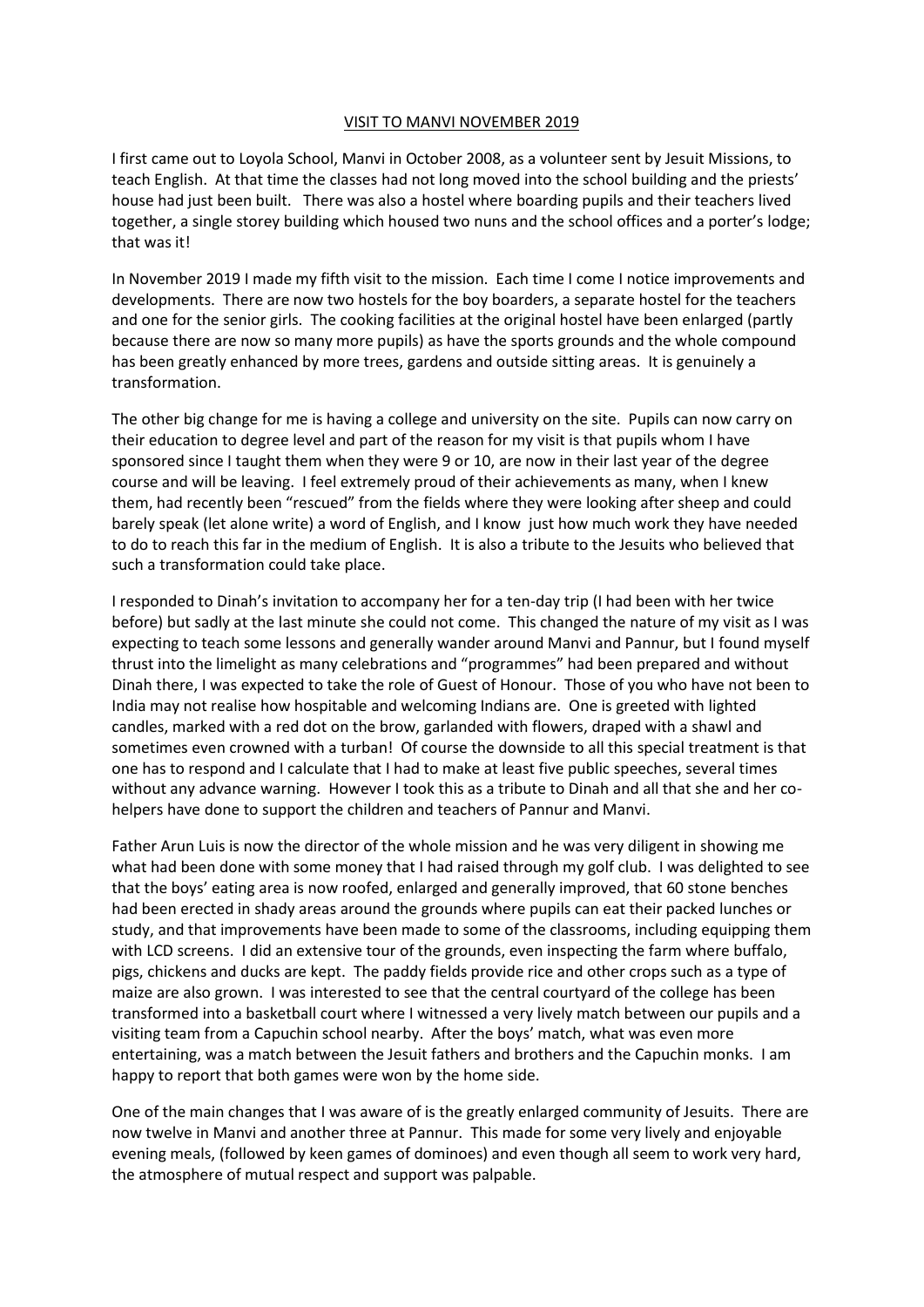As well as walking round the Manvi site, Father Arun was keen to take me out to Pannur. This is the village where the Jesuits first started their work in this area of Karnataka. The school in Manvi was established a couple of years later. Pannur now has a large church, replacing the tiny chapel that was there originally, and of course the beautiful Kapepaladi primary school. I was taken there to witness the school assembly (and of course was asked to say a few words!) and see the improvements to the hostel and the tailoring school. There I had a most welcome surprise, as one of the pupils that I taught during my time at Manvi is now the tailoring teacher. Mariamma, who came from Pannur herself, is now conducting a class of about a dozen young ladies, teaching them machine sewing, embroidery, pattern cutting, knitting and crochet. These skills will enable them to earn their own living, even when they are married, as well as being able to clothe their own families. Mariamma produced a birthday card which I had sent her six years ago and showed me an embroidery sampler that she had done with me in our sewing club, pointing out one row of red chain stitch which she said I had stitched. I felt humbled at how much she had treasured these things, which I had completely forgotten about.

We went back to Pannur again on the Saturday evening for their "School Day" celebrations. This was very much like an English end-of term Speech Day and concert, where each class performed a dance, sang a song or put on a short play. The standard of performance was excellent and reflected a lot of dedication from the teachers and students. This all took place outside with a velvety dark star-studded sky above us and was followed by a delicious Biryani for all. On my trips out to Pannur in the Jeep, I noticed how green the fields were either side of the road. Father Arun told me that there should be good harvests this year as the rains had been good – but unfortunately because of the heavy rainfall, three bridges between Manvi and Pannur were washed away and the road was precarious in several places. We may complain of pot-holes here, but at least the bridges are replaced, out there we had to negotiate steep banks down to the river bed and up the other side, quite unnerving for this nervous passenger and probably completely impossible for an ox and cart.

I spent some time interviewing sponsored children to provide information about them and their family situation. It was difficult with the younger children, most of whom were too shy to give more than an assent or denial, but Sister Philomena was usually able to fill in the details. With the older pupils it was interesting how often they wanted to express their thanks for the help they are receiving, and it is good to know that they appreciate the chances they are being given. Several times the older student whom I saw in Manvi said that they longed to see their sponsors and missed seeing the ones whom they had met. Again this was touching and humbling too, to realise how much our contact with these pupils is appreciated.

On the Sunday that I was in Manvi, the school hosted a Children's Day celebration. This event was for children from other schools who were provided with breakfast and lunch and invited to take part in games and sports. It was a very lively and noisy day, which seemed to be enjoyed by all. I had taken out some used tennis balls from our local tennis club, and was delighted to see these used in several of the games. The whole atmosphere was very like an old-fashioned village fete, each child was entitled to take part in four contests and they were quite serious in choosing the ones in which they could best compete.

My last full day happened to be Indian Constitution Day and there was a special programme for the Sixth Form students. The Indian Constitution, I learned, was drawn up 70 years ago by a Dalit, B. R. Ambedkar, who very unusually, rose to have a high position in the Indian establishment. He studied the written constitutions of 60 other countries before writing his own version and we were asked to swear allegiance to it. I was most impressed by how liberal and all-encompassing the oath of allegiance was and gladly swore to uphold it too. It was very good for these students, 90% of whom are Dalits themselves, to realise that their lowly social status is not enshrined in law, however much